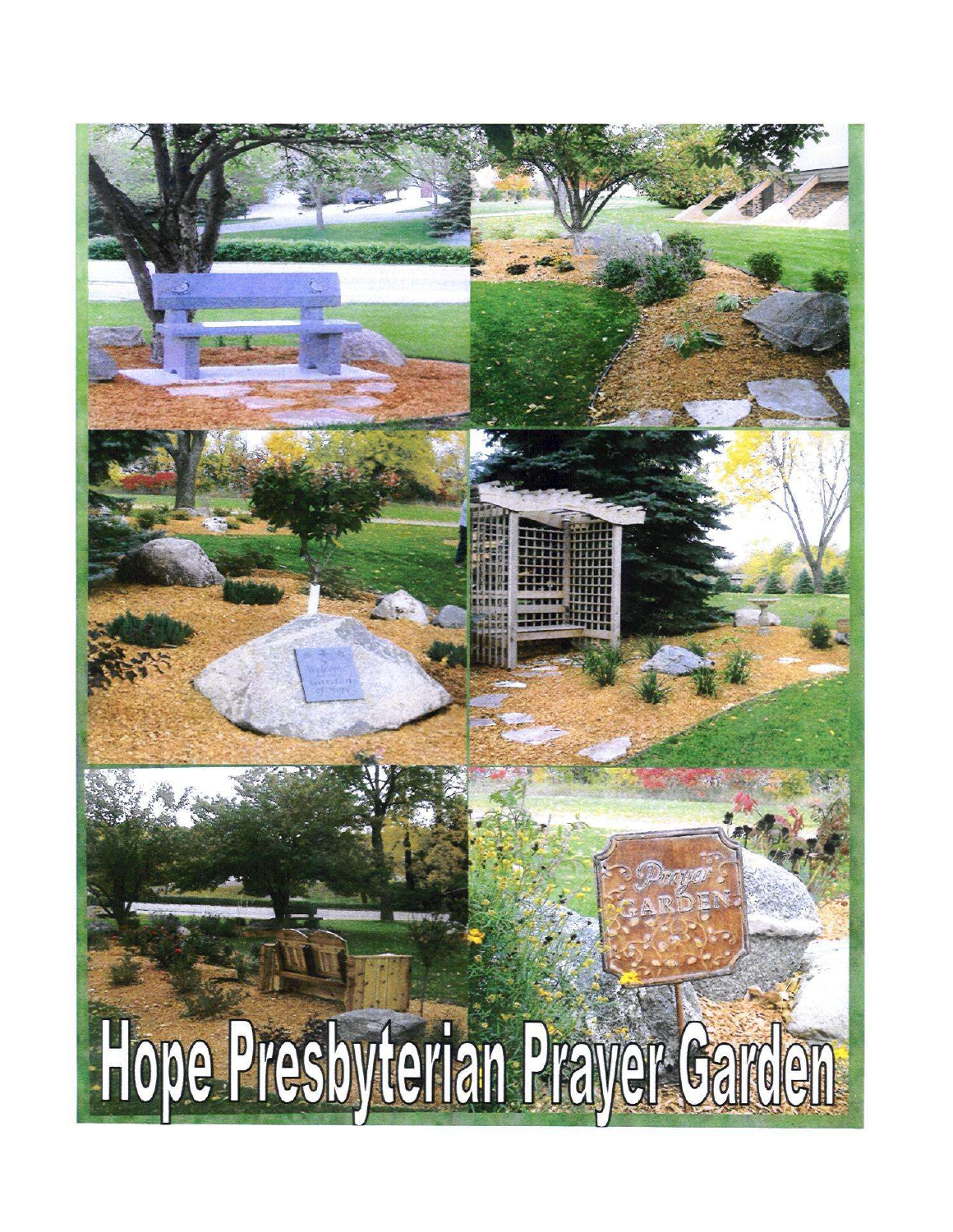



















Digging Planting Hauling Stretching Working Moving Laughing Talking Living





Duane Alisa Carter Isaac Daryl Kathy Marv Glenyce Don Hilda Andrew Jonelle Harold Kristene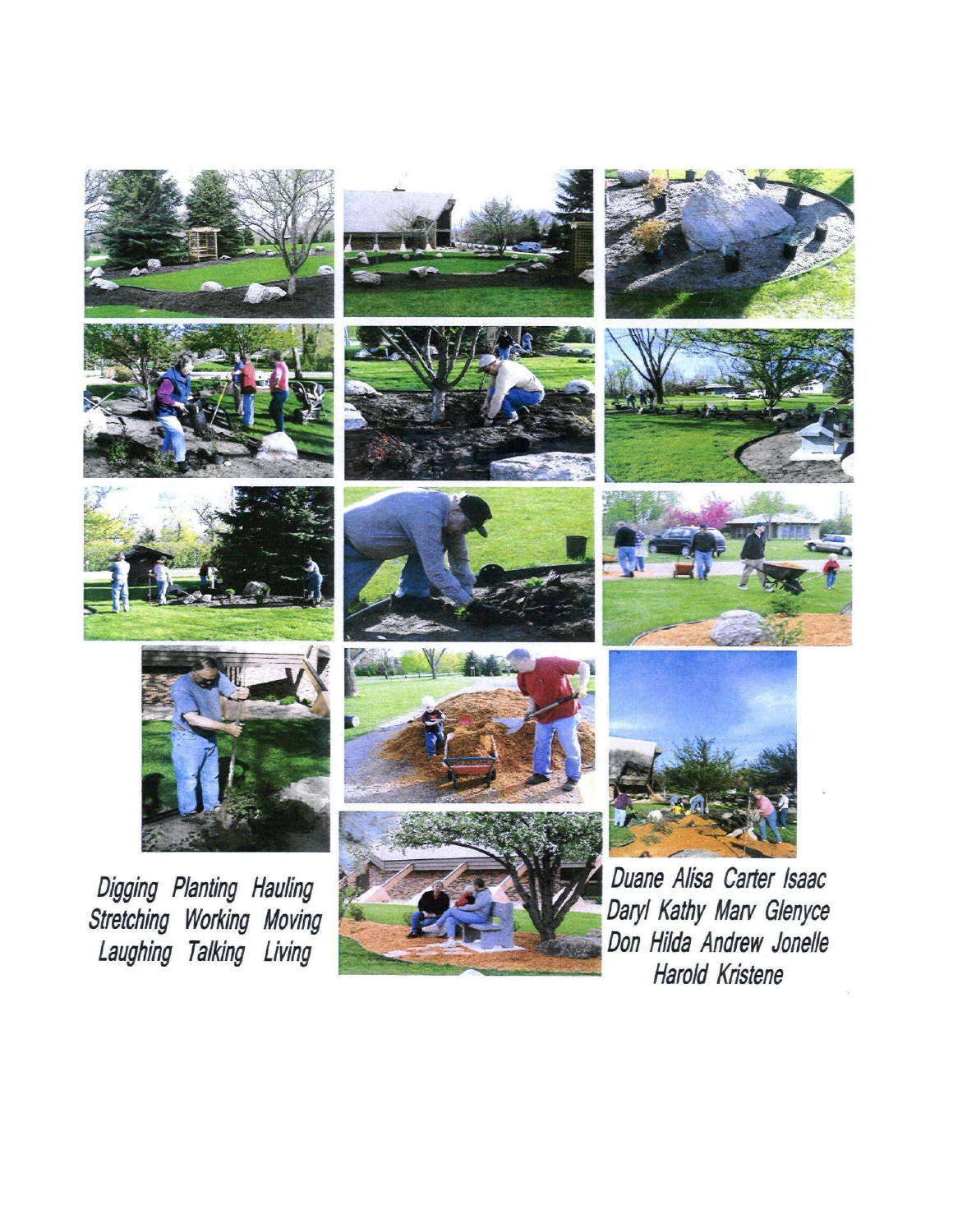# **In The Garden by C. Austin Miles**

I come to the garden alone While the dew is still on the roses And the voice I hear falling on my ear The Son of God discloses.

Refrain: And He walks with me, and He talks with me, And He tells me I am His own; And the joy we share as we tarry there, None other has ever known.

He speaks, and the sound of His voice, Is so sweet the birds hush their singing, And the melody that He gave to me Within my heart is ringing.

Refrain: And He walks with me, and He talks with me, And He tells me I am His own; And the joy we share as we tarry there, None other has ever known.

I'd stay in the garden with Him Though the night around me be falling, But He bids me go; through the voice of woe His voice to me is calling.

Refrain: And He walks with me, and He talks with me, And He tells me I am His own; And the joy we share as we tarry there, None other has ever known. \*\*\*\*\*\*\*\*\*\*\*\*\*\*\*\*\*\*\*\*\*\*\*\*\*\*\*\*\*\*\*\*\*\*\*\*\*\*\*\*

**In 1912**, C. Austin Miles was studying the story of Mary coming to the Garden of the Sepulcher to visit Jesus' tomb and was inspired to write the famous verses and chorus of the hymn "In the Garden." According to some polls, it is the second most popular gospel song.

\*\*\*\*\*\*\*\*\*\*\*\*\*\*\*\*\*\*\*\*\*\*\*\*\*\*\*\*\*\*\*\*\*\*\*\*\*\*\*\*

**Psalm 46:1 (NIV)** God is our refuge and strength, a very present help in trouble. \*\*\*\*\*\*\*\*\*\*\*\*\*\*\*\*\*\*\*\*\*\*\*\*\*\*\*\*\*\*\*\*\*\*\*\*\*\*\*\*

**Thank you, Lord**, for Your patience with my reluctance to weed my heart of harmful attitudes. ...Author unknown...

**If you'd like** a mind at peace, a heart that cannot harden, find a door that opens wide, upon a lovely garden. ...Author unknown... \*\*\*\*\*\*\*\*\*\*\*\*\*\*\*\*\*\*\*\*\*\*\*\*\*\*\*\*\*\*\*\*\*\*\*\*\*\*\*\*

#### **With A Flower by Emily Dickinson**

Edited by Mabel Loomis Todd and T.W. Higginson

> I HIDE myself within my flower, That wearing on your breast, You, unsuspecting, wear me too-- And angels know the rest.

I hide myself within my flower, That, fading from your vase, You, unsuspecting, feel for me Almost a loneliness \*\*\*\*\*\*\*\*\*\*\*\*\*\*\*\*\*\*\*\*\*\*\*\*\*\*\*\*\*\*\*\*\*\*\*\*\*\*\*\*

#### **A Child Is the Greatest Gift by Nicholas Gordon**

A child is the greatest gift That our lives can bestow. It brings the most exquisite joy That we will ever know.

Some days deliver happiness, Far more than we can touch. We need the help of all our friends To comprehend how much.

And so we thank you for the gifts, Both those you brought and are, That celebrate this rich, full life And its rising star! \*\*\*\*\*\*\*\*\*\*\*\*\*\*\*\*\*\*\*\*\*\*\*\*\*\*\*\*\*\*\*\*\*\*\*\*\*\*\*\*

**Genesis 1:29 (NIV)** I give you every seed-bearing plant on the face of the whole earth and every tree that has fruit with seed in it. They will be yours for food.

\*\*\*\*\*\*\*\*\*\*\*\*\*\*\*\*\*\*\*\*\*\*\*\*\*\*\*\*\*\*\*\*\*\*\*\*\*\*\*\*

**The most important** thing you can put in the garden is your own shadow. ...Author unknown... \*\*\*\*\*\*\*\*\*\*\*\*\*\*\*\*\*\*\*\*\*\*\*\*\*\*\*\*\*\*\*\*\*\*\*\*\*\*\*\*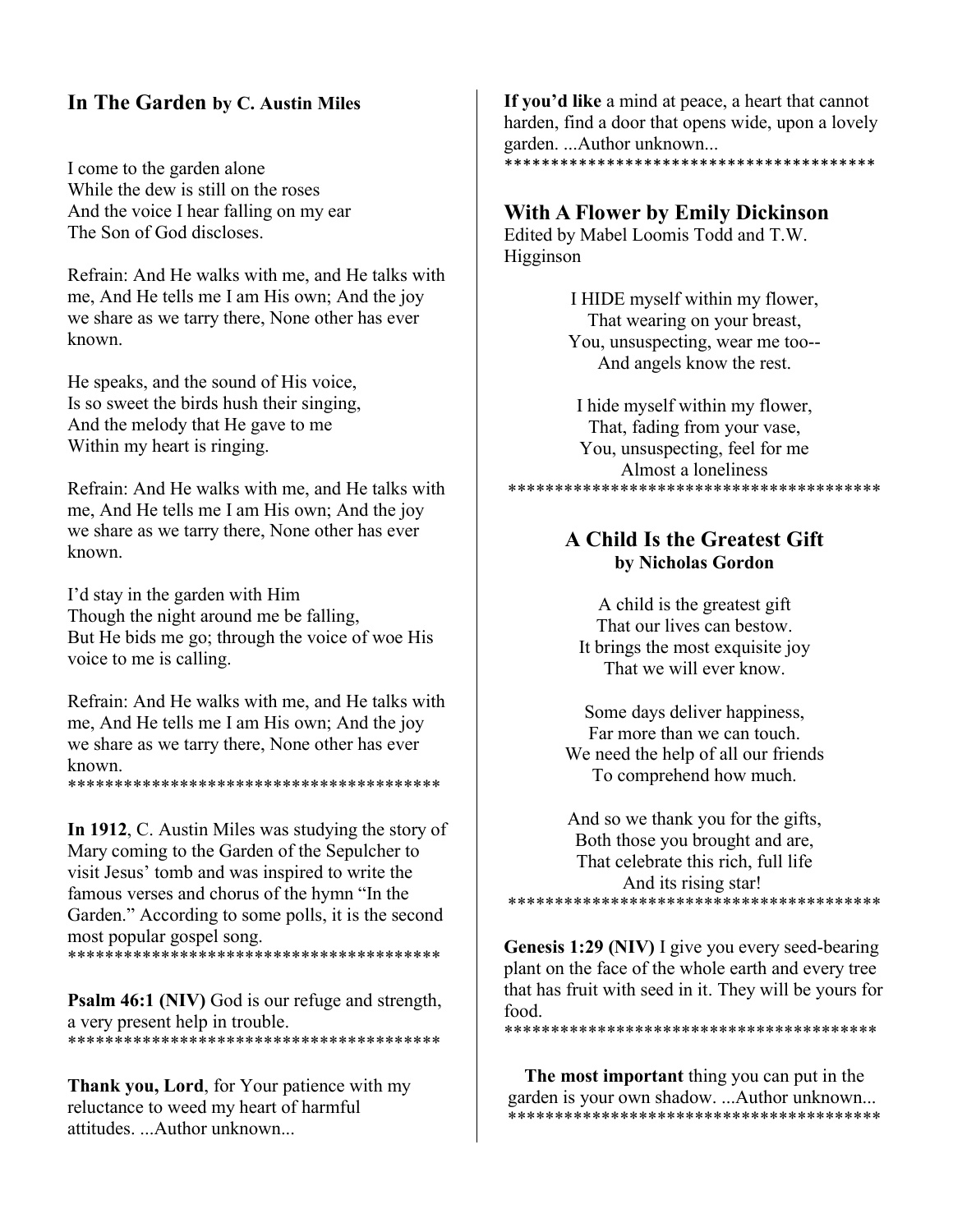Luke 12:27 (NIV) Consider how the lilies grow. They do not labor or spin. Yet I tell you, not even Solomon in all his splendor was dressed like one of these.

\*\*\*\*\*\*\*\*\*\*\*\*\*\*\*\*\*\*\*\*\*\*\*\*\*\*\*\*\*\*\*\*\*\*\*\*\*

THE LILY by William Blake

The modest Rose puts forth a thorn, The humble sheep a threat'ning horn: While the Lily white shall in love delight, Nor a thorn nor a threat stain her beauty bright. 

The fragrance of praise: Thank you, God, for the cold seasons that give repose to earthbound sleepers and grant gardeners time to reflect... Author unknown... \*\*\*\*\*\*\*\*\*\*\*\*\*\*\*\*\*\*\*\*\*\*\*\*\*\*\*\*\*\*\*\*\*\*\*

#### On being asked, Whence is the flower? Ralph Waldo Emerson - The Rhodora

In May, when sea-winds pierced our solitudes, I found the fresh Rhodora in the woods, Spreading its leafless blooms in a damp nook, To please the desert and the sluggish brook. The purple petals, fallen in the pool, Made the black water with their beauty gay; Here might the red-bird come his plumes to cool, And court the flower that cheapens his array. Rhodora! if the sages ask thee why This charm is wasted on the earth and sky, Tell them, dear, that if eyes were made for seeing, Then Beauty is its own excuse for being: Why thou wert there, O rival of the rose! I never thought to ask, I never knew: But, in my simple ignorance, suppose the selfsame Power that brought me there brought you. 

Gardeners realize the value of reshaping. retraining, and controlling the contours of a plant. Can we not then trust God when He clips away as us with divine secateurs? He intends only to enhance those whom He prunes. How much more will we flourish when we are sheared by the expert skills of the Master Gardener Author unknown

#### **By Emily Dickinson**

Edited by Mabel Loomis Todd and T.W. Higginson NEW feet within my garden go, New fingers stir the sod: A troubadour upon the elm Betrays the solitude.

New children play upon the green, New weary sleep below; And still the pensive spring returns, And still the punctual snow! \*\*\*\*\*\*\*\*\*\*\*\*\*\*\*\*\*\*\*\*\*\*\*\*\*\*\*\*\*\*\*\*\*\*\*\*\*

Corinthians 9:6 (NIV) Remember: sparse sowing, sparse reaping; sow bountifully, and you will reap bountifully. \*\*\*\*\*\*\*\*\*\*\*\*\*\*\*\*

## **From "Thoughts in Solitude"** by Thomas Morton

My Lord God, I have no idea where I am going. I do not see the road ahead of me. I cannot know for certain where it will end. Nor do I really know myself, and the fact that I think I am following Your will does not mean that I am actually doing so. But I believe that the desire to please You does in fact please you. And I hope I have that desire in all that I am doing. I hope that I will never do anything apart from that desire And I know that if I do this, You will leave me by the right road, though I may know nothing about it. Therefore, I will trust you always, although I may seem to be lost

and in the shadow of death. I will not fear, for You are ever with me, and You will never leave me to face my peril alone. 

**John 15:1-2 (NIV)** I am the true vine, and my Father is the gardener. He cuts off every branch in me that bears no fruit, while every branch that does bear fruit he prunes so that it will be even more fruitful.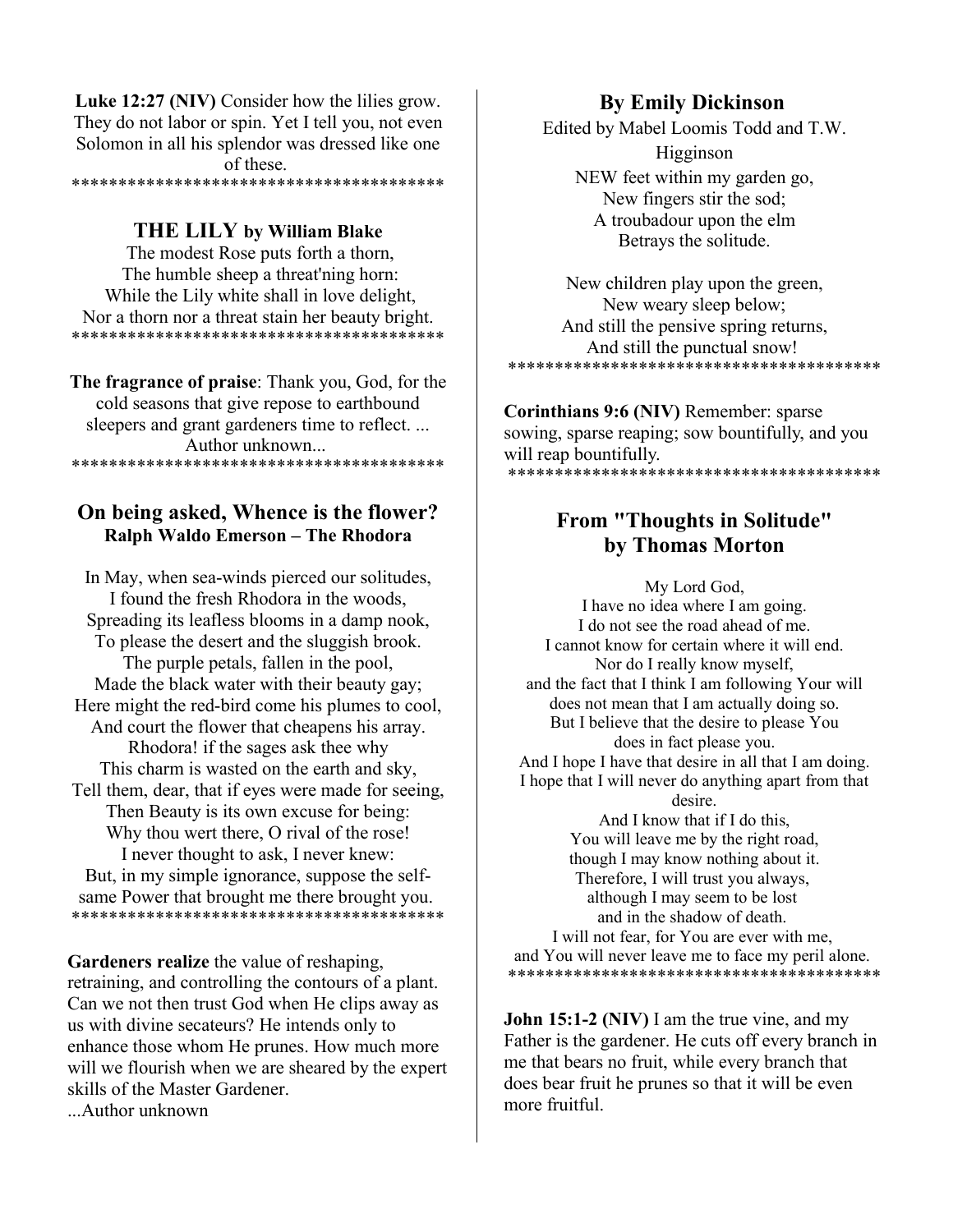## **Church in The Wildwood**

Words and music by William S. Pitts

There's a church in the valley by the wildwood, No lovelier spot in the dale; No place is so dear to my childhood, As the little brown church in the vale.

#### Chorus

(oh, come, come, come, come) Come to the church in the wildwood, Oh come to the church in the vale, No spot is so dear to my childhood, As the little brown church in the vale.

How sweet on a clear Sabbath morning, To list'n to the clear ringing bells; It's tones are so sweetly calling, Oh come to the church in the vale.

#### Chorus

There, close by the church in the valley, Lies one that I loved so well; She sleeps, sweetly sleeps, 'neath the willow, Disturb not her rest in the vale.

#### Chorus

There, close by the side of that loved one, 'Neath the tree where the wild flowers bloom, When farewell hymns shall be chanted, I shall rest by her side in the tomb.

\*\*\*\*\*\*\*\*\*\*\*\*\*\*\*\*\*\*\*\*\*\*\*\*\*\*\*\*\*\*\*\*\*\*\*\*\*\*\*\*

**Genesis 1:29-30 (NIV)** Then God said, "I give you every seed-bearing plant on the face of the whole earth and every tree that has fruit with seed in it. They will be yours for food. And to all the beasts of the earth and all the birds of the air and all the creatures that move on the groundeverything that has the breath of life in it-I give every green plant for food." And it was so. \*\*\*\*\*\*\*\*\*\*\*\*\*\*\*\*\*\*\*\*\*\*\*\*\*\*\*\*\*\*\*\*\*\*\*\*\*\*\*\*

**The root of the matter**: I find this principle so like my relationship with God. If I'm too busy to read His Word or to wait prayerfully in His presence, I may not realize I'm getting dry, or I've become diseased by a pestilent attitude, or am in need of extra water due to a fiery trail. God's always there for me, but if I don't place myself in His presence, I won't notice His signs, hear His voice, or respond to His instructions. I must be consistently related to God if I hope to grow. ...

Author unknown... \*\*\*\*\*\*\*\*\*\*\*\*\*\*\*\*\*\*\*\*\*\*\*\*\*\*\*\*\*\*\*\*\*\*\*\*\*\*\*

# **A SONG IN SPRING**

**Thomas S. Jones, Jr.** The Little Book Of Modern Verse

O Little buds all bourgeoning with Spring, You hold my winter in forgetfulness; Without my window lilac branches swing, Within my gat I hear a robin sing – O little laughing blooms that lift and bless!

So blow the breezes in a soft caress, Blowing my dreams upon a swallow's wings; O little merry buds in dappled dress, You fill my heart with very wantonness – O little buds all bourgeoning with Spring! \*\*\*\*\*\*\*\*\*\*\*\*\*\*\*\*\*\*\*\*\*\*\*\*\*\*\*\*\*\*\*\*\*\*\*\*\*\*\*\*

> **AGAMEDE'S SONG Arthur Upson** The Little Book Of Modern Verse

Grow, grow, thou little tree, His body at the roots of thee; Since last year's loveliness in death The living beauty nourisheth.

Bloom, bloom, thou little tree, Thy roots around the heart of me; Thou canst not blow too white and fair From all the sweetness hidden there.

Die, die, thou little tree, And be as all sweet things must be; Deep where thy petals drift I, too, Would rest the changing season through.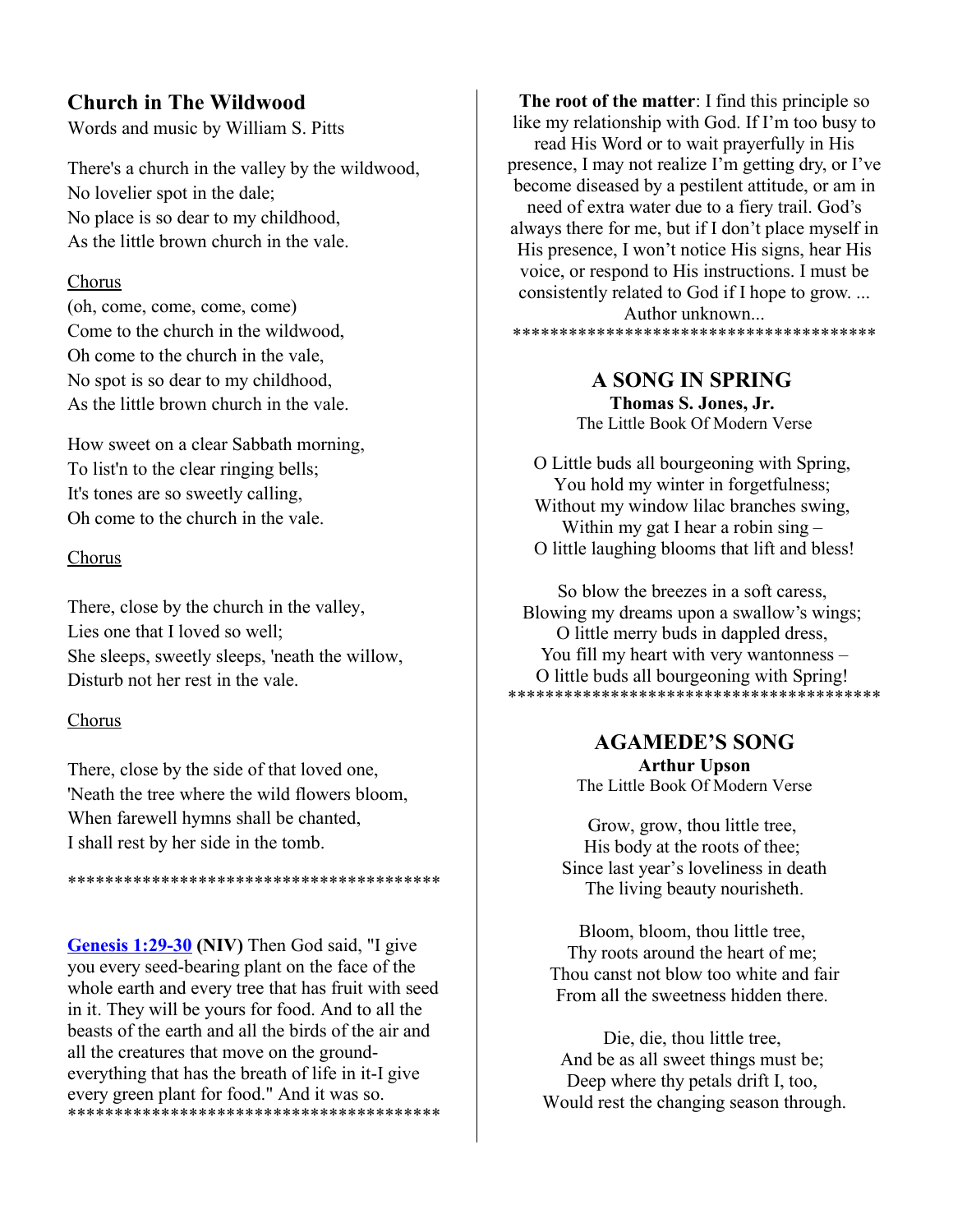#### **Blessed Assurance** Text: Fanny J. Crosby. Music: Phoebe P. Knapp

Blessed assurance, Jesus is mine! O what a foretaste of glory divine! Heir of salvation, purchase of God, born of his Spirit, washed in his blood.

Refrain: This is my story, this is my song, praising my Savior all the day long; this is my story, this is my song, praising my Savior all the day long.

Perfect submission, perfect delight, visions of rapture now burst on my sight; angels descending bring from above echoes of mercy, whispers of love. (Refrain)

Perfect submission, all is at rest; I in my Savior am happy and blest, watching and waiting, looking above, filled with his goodness, lost in his love. (Refrain) 

**Thank You, God**, for the likeness of Christ in the petals of a flower. ...Author unknown... 

Song of Songs 2:12-13 (NIV) Flowers appear on the earth; the season of singing has come, the cooing of doves is heard in our land. The fig tree forms its early fruit; the blossoming vines spread their fragrance. Arise my darling; my beautiful one, come with me.

Go forth in love! Root yourself deeply in the earth God gave to your love and care. Drink deeply of the waters God pours out for you. Grow through the sun and wind and storms. And your lives will bear fruit to honor the God who gives you life. Amen Author unknown

#### Isaiah 40:8 (NIV) The grass withers, the flower fades. But the word of our God stands forever.

#### **The Harper James Whitcomb Rilev**

Like a drift of faded blossoms Caught in a slanting rain. His fingers glimpsed down the strings of his harp In a tremulous refrain:

> Patter and tinkle, and drip and drip! Ah! but the chords were rainy sweet! And I closed my eyes and I bit my lip, As he played there in the street.

> > Patter, and drip, and tinkle! And there was the little bed In the corner of the garret, And the rafters overhead!

And there was the little window --Tinkle, and drip, and drip!--The rain above, and a mother's love, And God's companionship! 

## **TRANSPLANTED.** by Emily Dickinson

Edited by Mabel Loomis Todd and T.W. Higginson AS if some little Arctic flower, Upon the polar hem, Went wandering down the latitudes, Until it puzzled came To continents of summer, To firmaments of sun, To strange, bright crowds of flowers, And birds of foreign tongue! I say, as if this little flower To Eden wandered in--What then? Why, nothing, Only, your inference therefrom! 

The love of gardening is a seed that once sown never dies. ...Author unknown...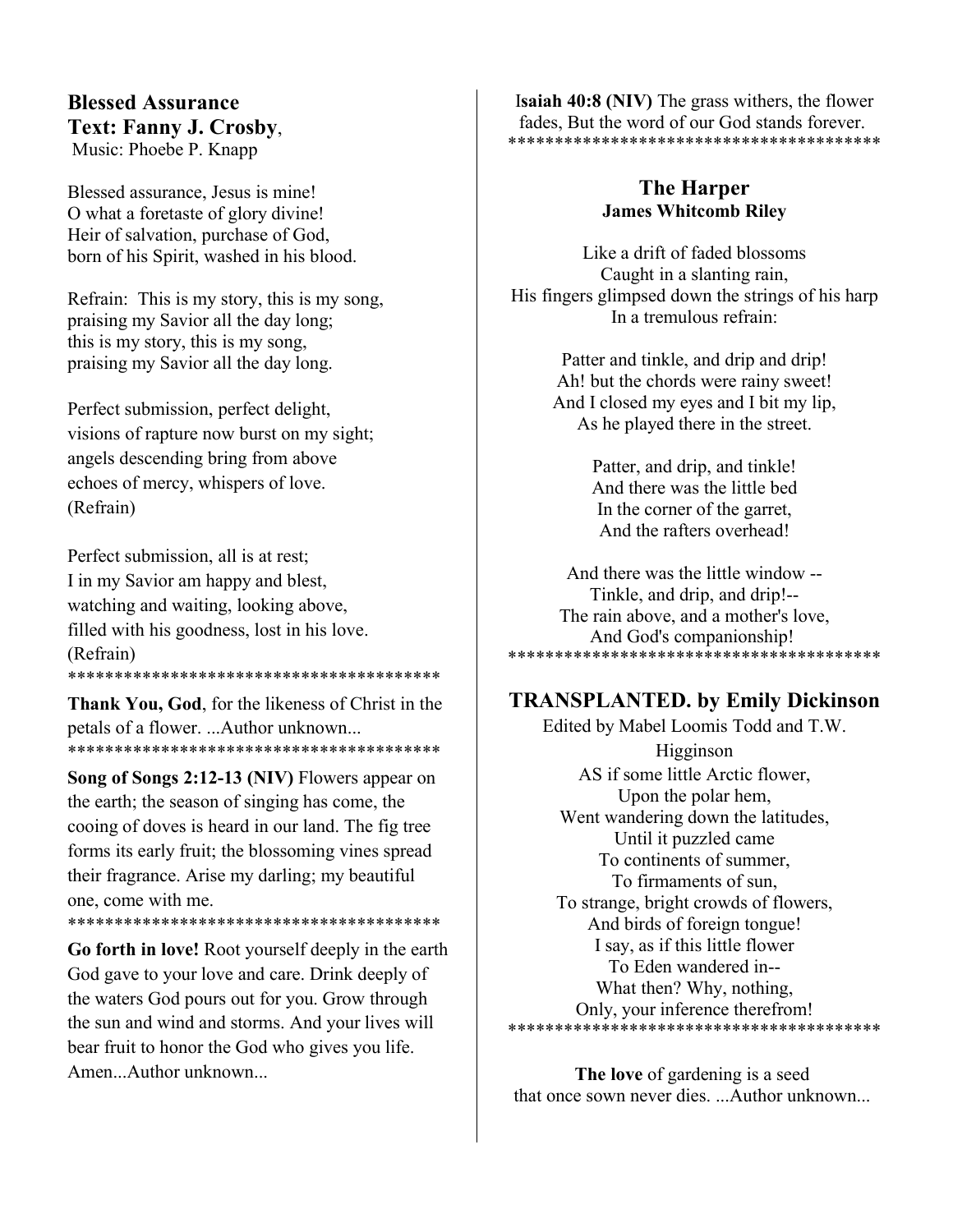**The garden boasts** of God's handiwork. Look closely at a leaf as it glistens in the morning son, or count the ways insects make cocoons on the leaves and stems of a tree. Inhale the fragrance of wild honeysuckle or jasmine, and give praise to the One who created such pleasure.

...Author unknown... \*\*\*\*\*\*\*\*\*\*\*\*\*\*\*\*\*\*\*\*\*\*\*\*\*\*\*\*\*\*\*\*\*\*\*\*\*\*\*\*

**Amazing Grace Text: John Newton**; Music: Edwin O. Excell

Amazing grace! How sweet the sound that saved a wretch like me! I once was lost, but now am found; was blind, but now I see.

'Twas grace that taught my heart to fear, and grace my fears relieved; how precious did that grace appear the hour I first believed.

Through many dangers, toils, and snares, I have already come; 'tis grace hath brought me safe thus far, and grace will lead me home.

The Lord has promised good to me, his word my hope secures; he will my shield and portion be, as long as life endures.

Yea, when this flesh and heart shall fail, and mortal life shall cease, I shall possess, within the veil, a life of joy and peace.

When we've been there ten thousand years, bright shining as the sun, we've no less days to sing God's praise than when we first begun. \*\*\*\*\*\*\*\*\*\*\*\*\*\*\*\*\*\*\*\*\*\*\*\*\*\*\*\*\*\*\*\*\*\*\*\*\*\*\*\*

#### **Just Sort-of**

Submitted by Ollie Caylor

"Who is that girl in the house over there with the checkered dress and the blondish hair?" "She sort-of works there," Bob replied. "She takes the baby for a ride;

She does their washing, and irons their clothes and plants their flowers in neat little rows; and washes their dishes, and gets their meals, and makes marmalade out of orange peels.

When the lights go out, she mends the fuse; and darns their stockings and cleans their shoes, and bakes them cookies and rolls and cakes, and doctors them for the stomach-aches.

When they moved into the house last fall, She papered and painted the upstairs hall." "Oh-I know then," said little brother, "She doesn't work there-she's their mother." \*\*\*\*\*\*\*\*\*\*\*\*\*\*\*\*\*\*\*\*\*\*\*\*\*\*\*\*\*\*\*\*\*\*\*\*\*\*\*\*

> **The Happiest Heart John Vance Cheney** The Little Book Of Modern Verse

Who drives the horses of the sun Shall lord it but a day; Better the lowly deed were done, And kept the humble way.

The rust will find the sword of fame, The dust will hide the crown; Ay, none shall nail so high his name Time will not tear it down.

The happiest heart that ever beat Was in some quiet breast That found the common daylight sweet, And left to Heaven the rest. \*\*\*\*\*\*\*\*\*\*\*\*\*\*\*\*\*\*\*\*\*\*\*\*\*\*\*\*\*\*\*\*\*\*\*\*\*\*\*\*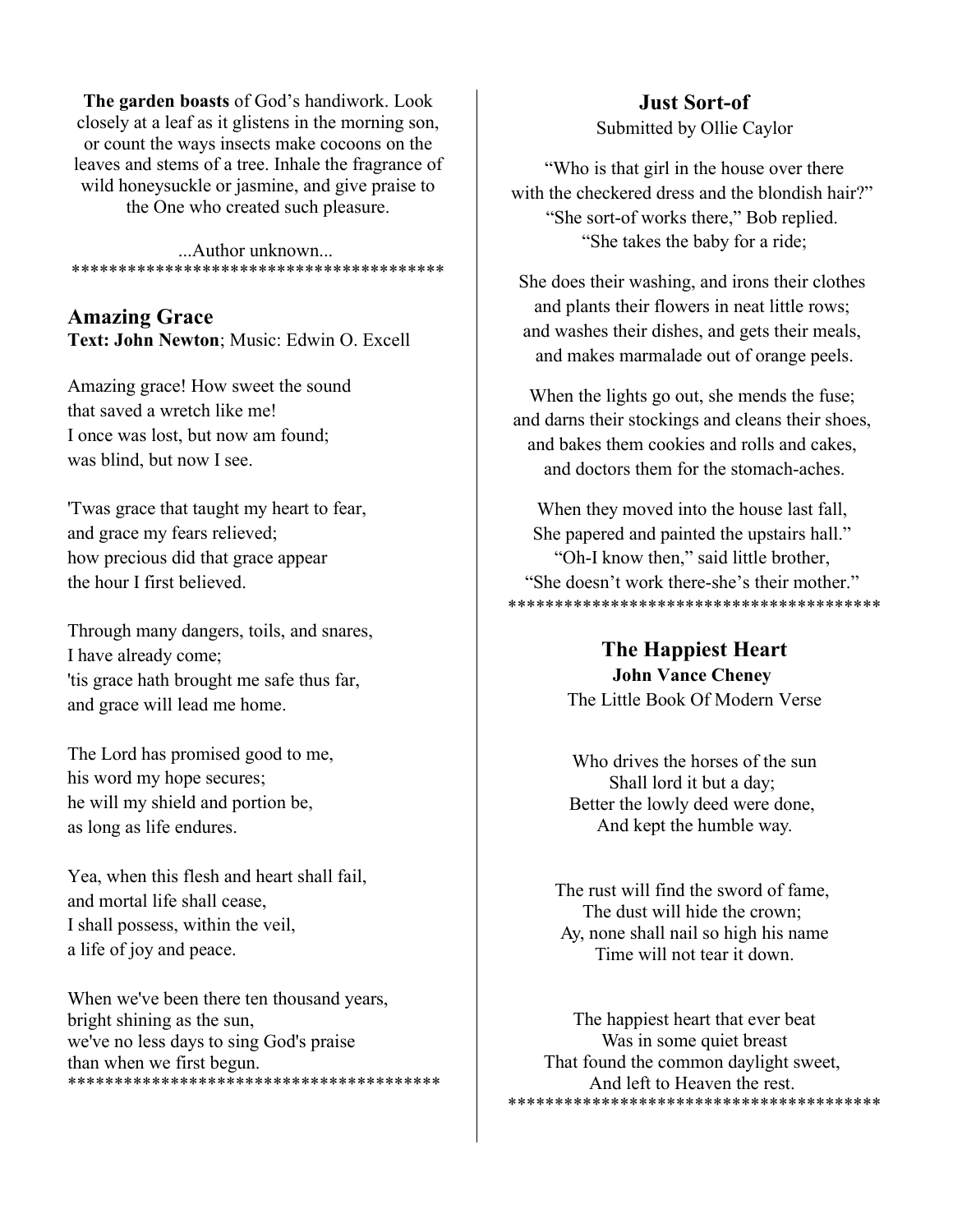#### **Take My Life and Let It Be Words: Frances R. Havergal**

Take my life, and let it be Consecrated, Lord, to Thee; Take my moments and my days, Let them flow in ceaseless praise. Let them flow in ceaseless praise.

Take my hands, and let them move At the impulse of Thy love; Take my feet, and let them be Swift and beautiful for Thee. Swift and beautiful for Thee.

Take my voice, and let me sing Always, only, for my King; Take my lips, and let them be Filled with messages from Thee. Filled with messages from Thee.

Take my silver and my gold: Not a mite would I withhold; Take my intellect, and use Ev'ry pow'r as Thou shalt choose. Ev'ry pow'r as Thou shalt choose.

Take my will, and make it Thine, It shall be no longer mine; Take my heart, it is Thine own, It shall be Thy royal throne. It shall be Thy royal throne.

Take my love, my Lord, I pour At Thy feet its treasure store; Take myself, and I will be, Ever, only, all for Thee. Ever, only, all for Thee. \*\*\*\*\*\*\*\*\*\*\*\*\*\*\*\*\*\*\*\*\*\*\*\*\*\*\*\*\*\*\*\*\*\*\*\*\*\*\*\*

"**For a long time** it had seemed to me that life was about to begin -- real life. But there was always some obstacle in the way, something to be got through first, some unfinished business, time still to be served, a debt to be paid. Then life would begin. ..

At last it dawned on me that these obstacles

WERE my life."... Fr. Alfred D'Souza...

**Galatians 5:22-23 (NIV)** But the fruit of the Spirit is love, joy, peace, patience, kindness, goodness, faithfulness, gentleness and self-control. \*\*\*\*\*\*\*\*\*\*\*\*\*\*\*\*\*\*\*\*\*\*\*\*\*\*\*\*\*\*\*\*\*\*\*\*\*\*\*\*

By Mother Teresa

The fruit of Silence is Prayer The fruit of Prayer is Faith The fruit of Faith is Love The fruit of Love is Service The fruit of Service is Peace. \*\*\*\*\*\*\*\*\*\*\*\*\*\*\*\*\*\*\*\*\*\*\*\*\*\*\*\*\*\*\*\*\*\*\*\*\*\*\*\*

**Matthew 7:15-20 (NIV)** Watch out for false prophets. They come to you in sheep's clothing, but inwardly they are ferocious wolves. By their fruit you will recognize them. Do people pick grapes from thorn bushes, or figs from thistles? Likewise every good tree bears good fruit, but a bad tree bears bad fruit. A good tree cannot bear bad fruit, and a bad tree cannot bear good fruit. Every tree that does not bear good fruit is cut down and thrown into the fire. Thus, by their fruit you will recognize them. \*\*\*\*\*\*\*\*\*\*\*\*\*\*\*\*\*\*\*\*\*\*\*\*\*\*\*\*\*\*\*\*\*\*\*\*\*\*\*\*

#### **A Noiseless Patient Spider Walt Whitman**

A NOISELESS, patient spider, I mark'd, where, on a little promontory, it stood, isolated; Mark'd how, to explore the vacant, vast surrounding, It launch'd forth filament, filament, filament, out of itself; Ever unreeling them—ever tirelessly speeding them.

And you, O my Soul, where you stand, Surrounded, surrounded, in measureless oceans of space, Ceaselessly musing, venturing, throwing,—seeking the spheres, to connect them; Till the bridge you will need, be form'd—till the ductile anchor hold;

Till the gossamer thread you fling, catch somewhere, O my Soul \*\*\*\*\*\*\*\*\*\*\*\*\*\*\*\*\*\*\*\*\*\*\*\*\*\*\*\*\*\*\*\*\*\*\*\*\*\*\*\*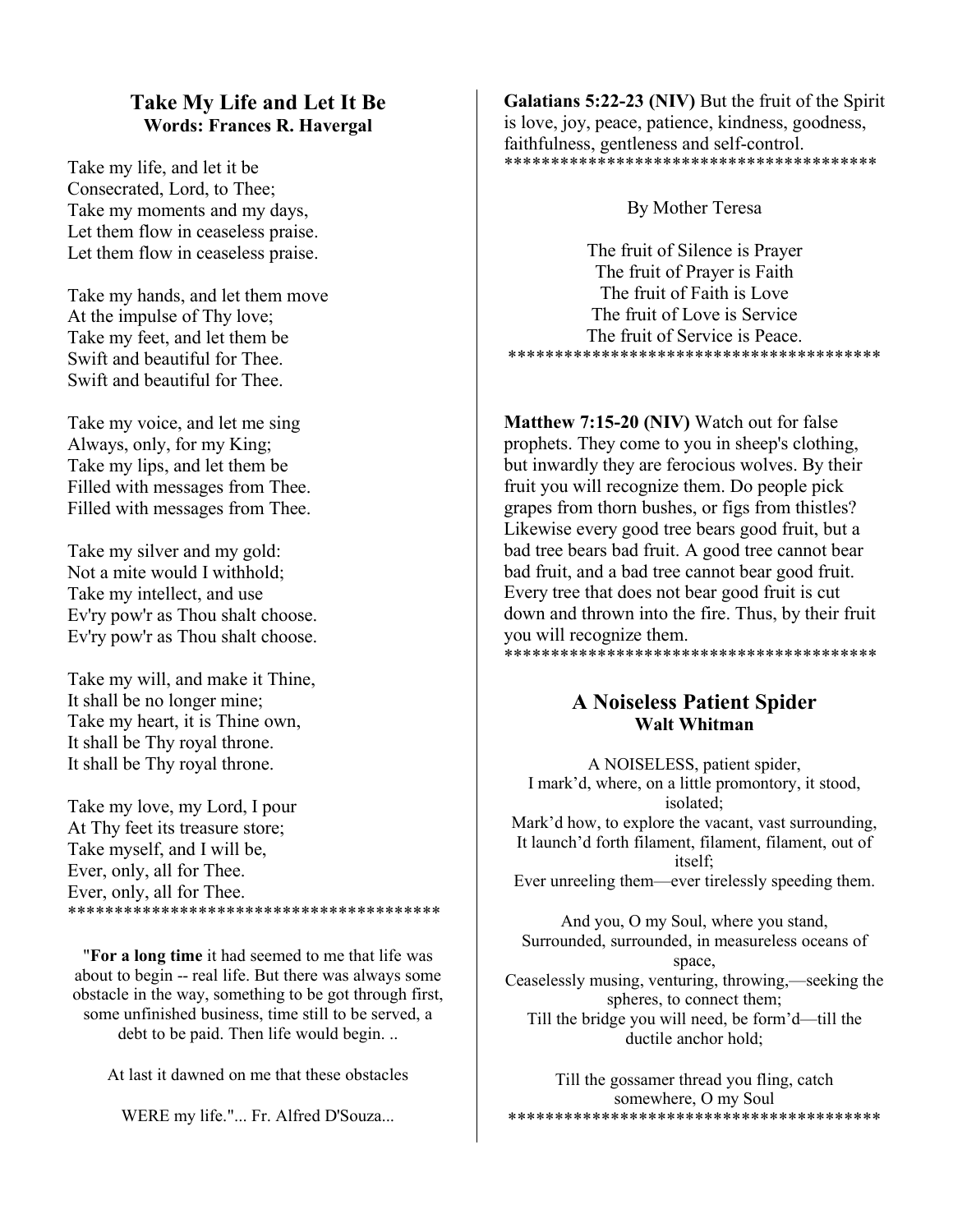#### **His Eye is on the Sparrow Lyrics by Lauryn Hill**

Why should I feel discouraged, why should the shadows come,

Why should my heart be lonely, and long for heaven and home,

When Jesus is my portion? My constant friend is He: His eye is on the sparrow, and I know He watches me; His eye is on the sparrow, and I know He watches me.

Refrain: I sing because I'm happy, I sing because I'm free, For His eye is on the sparrow, And I know He watches me.

"Let not your heart be troubled," His tender word I hear,

And resting on His goodness, I lose my doubts and fears;

Though by the path He leadeth, but one step I may see; His eye is on the sparrow, and I know He watches me; His eye is on the sparrow, and I know He watches me.

Refrain:

I sing because I'm happy, I sing because I'm free, For His eye is on the sparrow, And I know He watches me.

Whenever I am tempted, whenever clouds arise, When songs give place to sighing, when hope within me dies,

I draw the closer to Him, from care He sets me free; His eye is on the sparrow, and I know He watches me; His eye is on the sparrow, and I know He watches me. \*\*\*\*\*\*\*\*\*\*\*\*\*\*\*\*\*\*\*\*\*\*\*\*\*\*\*\*\*\*\*\*\*\*\*\*\*\*\*\*

**Matthew 6:26-33 (NIV)** Look at the birds in the sky. They do not plant or harvest; they gather nothing into barns. Yet your Father provides for them. Consider the lilies of the field. Solomon in all his glory was not clothed as beautifully as they are. Will not God provide for you also? Do not worry about what you will eat or drink, or what you will wear. Your Father knows what you need. Seek first the kingdom of God, and everything else you need will be given to you.

**The more** balanced our lives, the fewer problems we create. For example, if we work too much, we become stressed and dull. If we play too much, we fall behind and get frustrated. When we blend work and play, along with other essential needs, what's the result? A balanced lifestyle, like good soil-is capable of growing, supporting, and maturing the life that God planted within us. ... Author unknown...

\*\*\*\*\*\*\*\*\*\*\*\*\*\*\*\*\*\*\*\*\*\*\*\*\*\*\*\*\*\*\*\*\*\*\*\*\*\*\*\*

#### **Psalm 23 (NIV)**

The LORD is my shepherd, I shall not be in want.

He makes me lie down in green pastures, he leads me beside quiet waters,

He restores my soul. He guides me in paths of righteousness for his name's sake.

Even though I walk through the valley of the shadow of death, I will fear no evil, for you are with me; your rod and your staff, they comfort me.

You prepare a table before me in the presence of my enemies. You anoint my head with oil; my cup overflows.

Surely goodness and love will follow me all the days of my life, and I will dwell in the house of the LORD forever. \*\*\*\*\*\*\*\*\*\*\*\*\*\*\*\*\*\*\*\*\*\*\*\*\*\*\*\*\*\*\*\*\*\*\*\*\*\*\*\*

**If we want** flowers in our garden, we must plant flower seeds. If we want different varieties, we must plant seeds that hold those designs. But if we hope to see answers to prayer, we must sow faith. Never say, "Just a seed." For if it is a seed of faith, it will move mountains. ...Author unknown... \*\*\*\*\*\*\*\*\*\*\*\*\*\*\*\*\*\*\*\*\*\*\*\*\*\*\*\*\*\*\*\*\*\*\*\*\*\*\*\*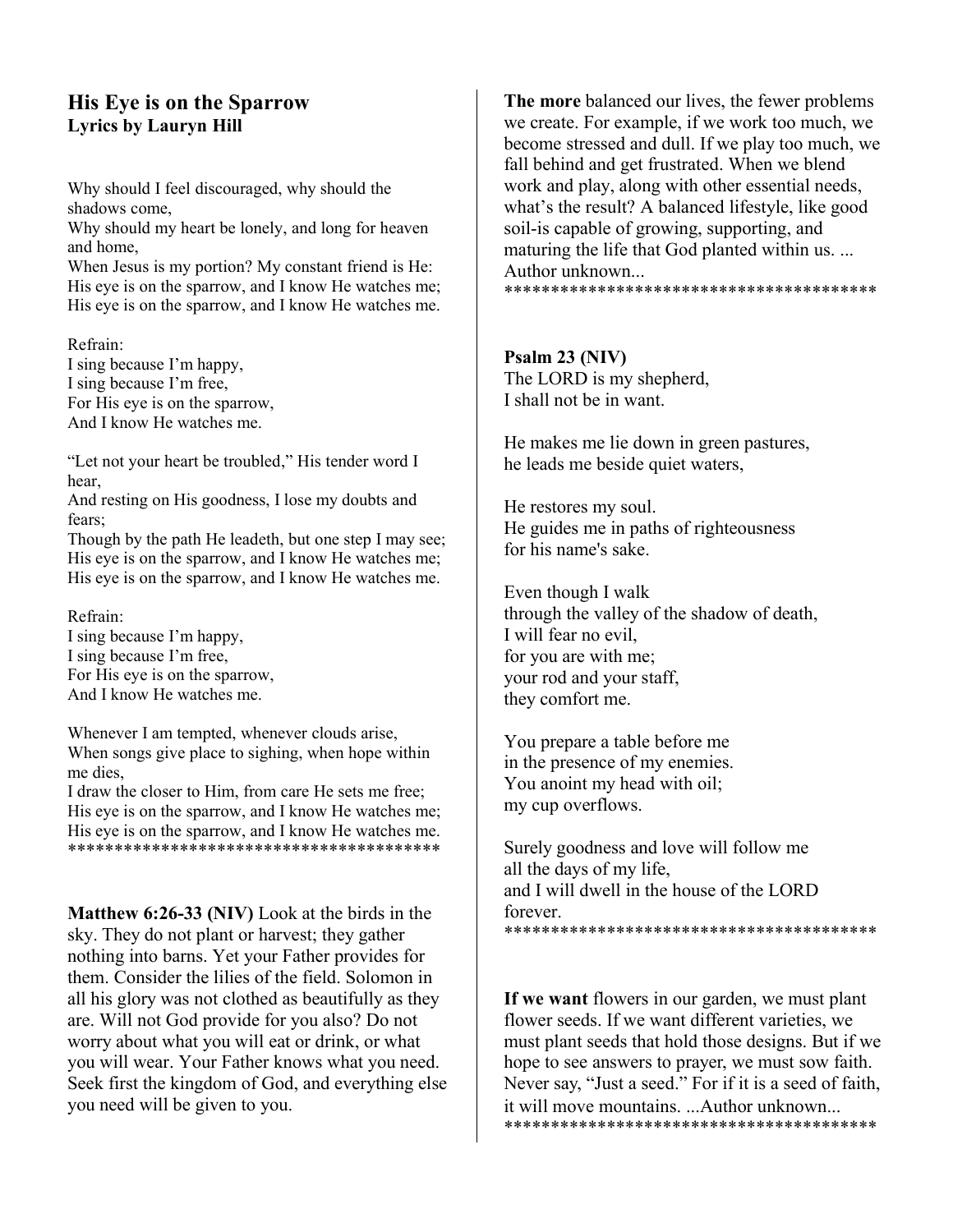#### **THE GRASS. by Emily Dickinson**

Edited by Mabel Loomis Todd and T.W. Higginson

> THE grass so little has to do,-- A sphere of simple green, With only butterflies to brood, And bees to entertain,

And stir all day to pretty tunes The breezes fetch along, And hold the sunshine in its lap And bow to everything;

And thread the dews all night, like pearls, And make itself so fine,-- A duchess were too common For such a noticing.

> And even when it dies, to pass In odors so divine, As lowly spices gone to sleep, Or amulets of pine.

And then to dwell in sovereign barns, And dream the days away,-- The grass so little has to do, I wish I were the hay! \*\*\*\*\*\*\*\*\*\*\*\*\*\*\*\*\*\*\*\*\*\*\*\*\*\*\*\*\*\*\*\*\*\*\*\*\*\*\*\*

#### **Love's Garden**

by Ellen Robena Field

There is a quiet garden, From the rude world set apart, Where seeds for Christ are growing; This is the loving heart.

The tiny roots are loving thoughts; Sweet words, the fragrant flowers Which blossom into loving deeds, Ripe fruits for harvest hours.

Thus in our hearts the seeds of love Are growing year by year; And we show our love for the Saviour, By loving His children here. \*\*\*\*\*\*\*\*\*\*\*\*\*\*\*\*\*\*\*\*\*\*\*\*\*\*\*\*\*\*\*\*\*\*\*\*\*\*\*\*

#### **Psalm 46 (NIV)**

God is our refuge and strength, an ever-present help in trouble.

Therefore we will not fear, though the earth give way and the mountains fall into the heart of the sea,

though its waters roar and foam and the mountains quake with their surging. Selah

There is a river whose streams make glad the city of God, the holy place where the Most High dwells.

God is within her, she will not fall; God will help her at break of day.

Nations are in uproar, kingdoms fall; he lifts his voice, the earth melts.

The LORD Almighty is with us; the God of Jacob is our fortress. Selah

Come and see the works of the LORD, the desolations he has brought on the earth.

He makes wars cease to the ends of the earth; he breaks the bow and shatters the spear, he burns the shields with fire.

"Be still, and know that I am God; I will be exalted among the nations, I will be exalted in the earth."

The LORD Almighty is with us; the God of Jacob is our fortress. Selah \*\*\*\*\*\*\*\*\*\*\*\*\*\*\*\*\*\*\*\*\*\*\*\*\*\*\*\*\*\*\*\*\*\*\*\*\*\*\*\*

Dear Father in Heaven, Bless the children as we plant the seeds of learning your Word. Keep them safe as they grow strong. Amen.

..Author unknown...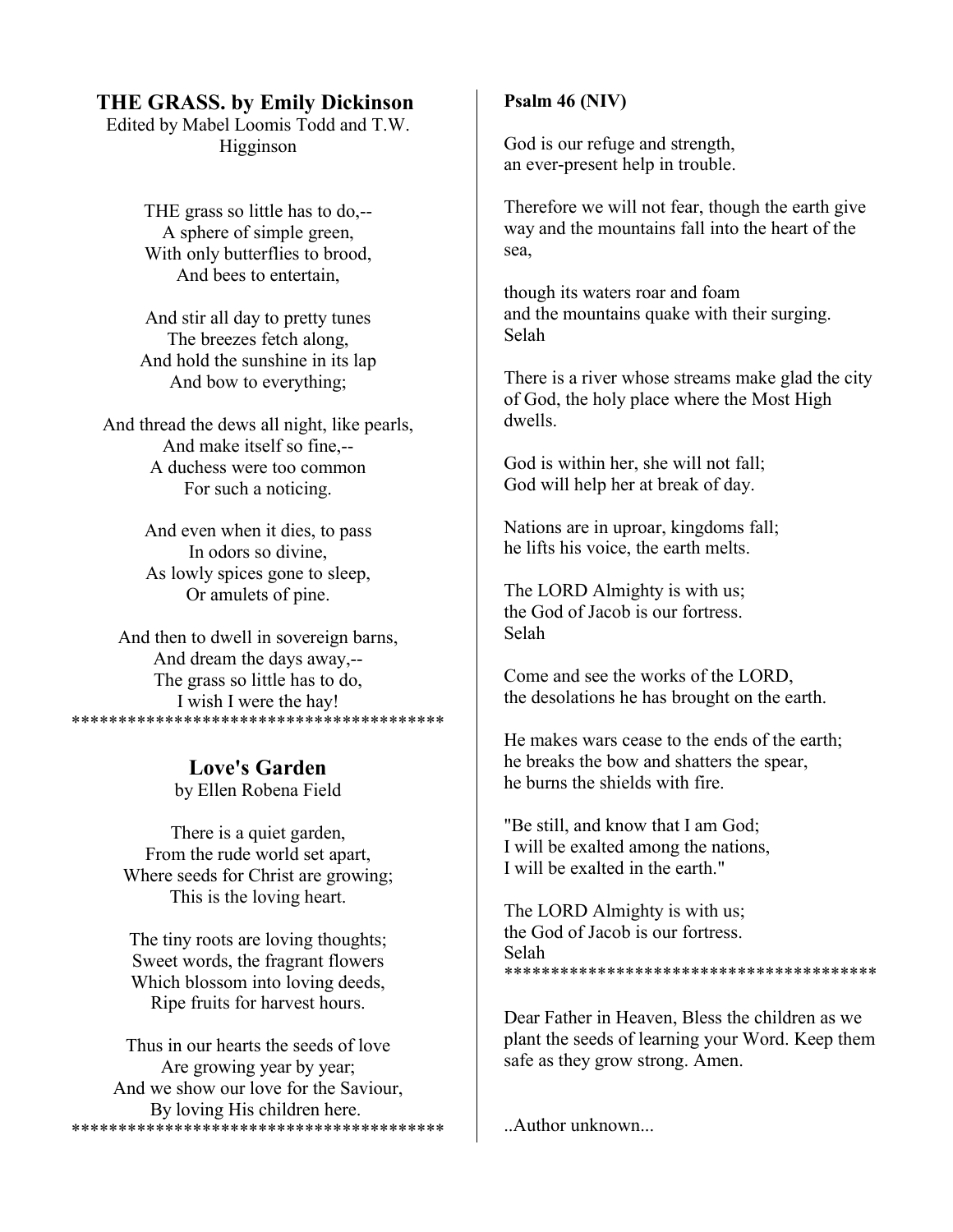Our Lady of the Lakes Catholic Church 6680 153rd Ave NE, Spicer, MN 56288 Phone: (320) 796-5664 Parish www.ourladyofthelakeschurch.com

Peace Lutheran Church Hwy 9 & CR 40 , New London, MN 56273 Phone: (320) 354-2774 www.peacenewlondon.com

Faith Lutheran Church 310 Medayto Drive, Spicer MN 56288 Phone: (320) 796-2522 www.faithspicer.org

Living Word Lutheran (LCMS) Prairie Meadows Learning Center Co. Rd. 10, Spicer, MN 56288 Phone: (320) 796-0742 www.livingwordlutheran.net

Crossroads Community United Methodist 3400 113th Avenue NE, Spicer MN 56288 Phone: (320) 796-2339 crossroadsspicer.com

Evangelical Covenant New London MN 56273 Phone: (320) 354-2446 http://www.nlcovchurch.org

The Harbor Spicer Foursquare Church 5608 90th Avenue NE, Spicer MN 56288 Phone: (320) 796-0427

Our Lady of the Lakes Catholic Church 6680 153rd Ave NE, Spicer, MN 56288 Phone: (320) 796-5664 Parish www.ourladyofthelakeschurch.com

Peace Lutheran Church Hwy 9 & CR 40 , New London, MN 56273 Phone: (320) 354-2774 www.peacenewlondon.com

Faith Lutheran Church 310 Medayto Drive, Spicer MN 56288 Phone: (320) 796-2522 www.faithspicer.org

Living Word Lutheran (LCMS) Prairie Meadows Learning Center Co. Rd. 10, Spicer, MN 56288 Phone: (320) 796-0742 www.livingwordlutheran.net

Crossroads Community United Methodist 3400 113th Avenue NE, Spicer MN 56288 Phone: (320) 796-2339 crossroadsspicer.com

Evangelical Covenant New London MN 56273 Phone: (320) 354-2446 http://www.nlcovchurch.org

The Harbor Spicer Foursquare Church 5608 90th Avenue NE, Spicer MN 56288 Phone: (320) 796-0427

Affiliated Community Medical Center (ACMC) www.acmc.com. ACMC—Willmar (320) 231-5000 ACMC-New London/Spicer clinic (320) 354- 2222 ACMC—Atwater (320) 974-8875

Family Practice Medical Center ( 320) 235-7232 www.fpmc-willmar.com

Green Lake Medical Clinic (320) 796-5555 www.pahcs.com Rice Memorial Hospital (320) 235-4543 www.ricehospital.com

Child and Adolescent Behavioral Health Services 320-231-5337 or 888-883-0266

Community Addiction Recovery Enterprise 320-231-5468 or 888-234-1319

Community Behavioral Health Hospital (CBHH) 320-231-6074

Woodland Centers (320) 235-4613 www.woodlandcenters.com